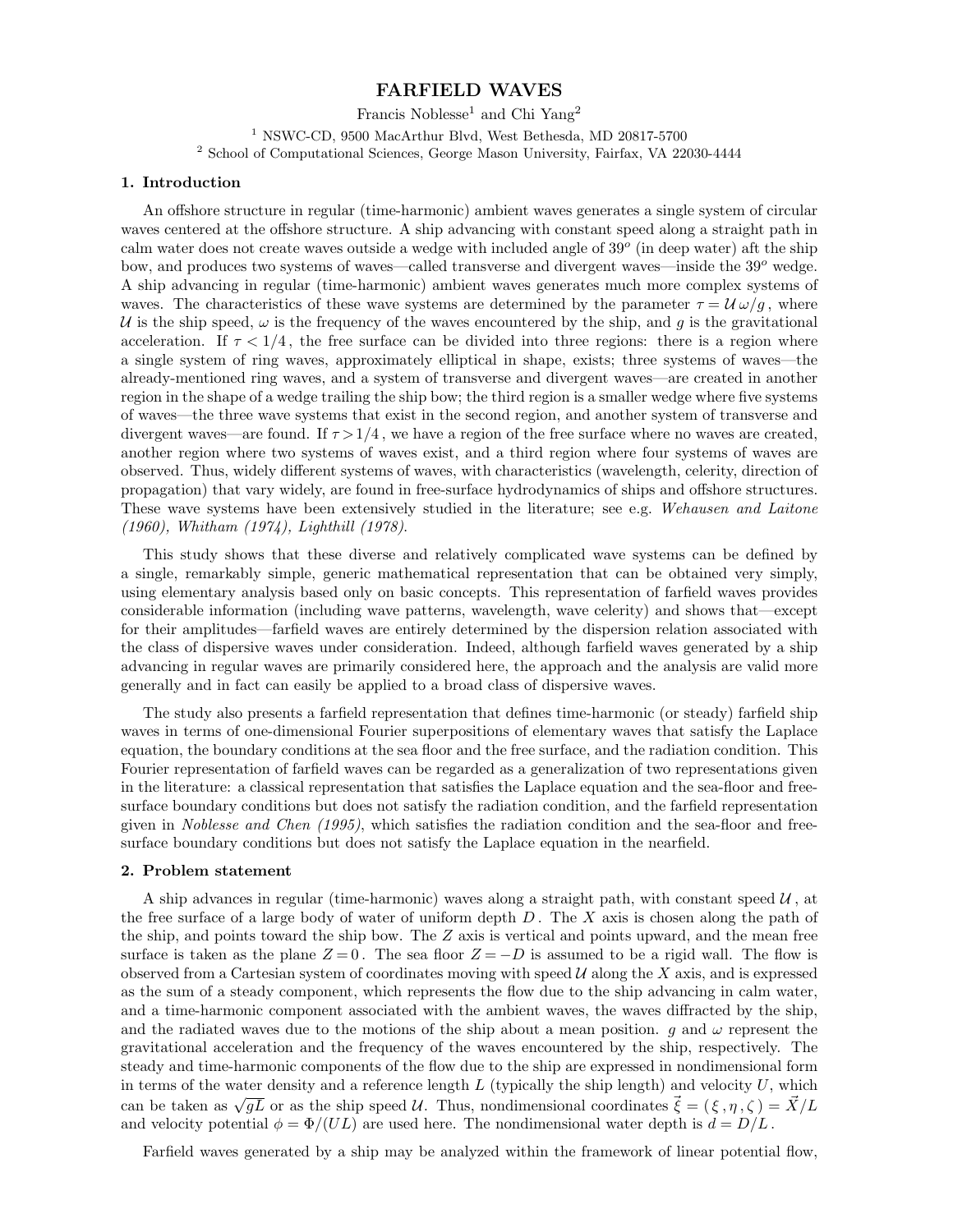and thus are defined in terms of a velocity potential  $\phi$  that satisfies the Laplace equation, the boundary condition  $\phi_{\zeta} = 0$  at the (rigid) sea-floor  $\zeta = -d$ , and the free-surface boundary condition

$$
\phi_{\zeta} + F^2 \phi_{\xi\xi} - f^2 \phi + i 2\tau \phi_{\xi} - \varepsilon (F \phi_{\xi} + if \phi) = 0 \quad \text{at } \zeta = 0 \tag{1}
$$

where  $F = \frac{\mu}{\sqrt{gL}}$ ,  $f = \omega \sqrt{\frac{L}{g}}$ ,  $\tau = Ff$  and  $0 < \varepsilon \ll 1$ . The potential of farfield steady ship waves satisfies a free-surface condition that corresponds to the special case  $f = 0 = \tau$  of the condition (1) associated with diffraction-radiation of time-harmonic waves with forward speed. The parameter *ε* in the free-surface boundary condition (1) is associated with initial conditions that correspond to a flow starting from rest at time  $T = -\infty$ ; see e.g. Lighthill (1978) or Noblesse (2001). Finally, the potential  $\phi$ satisfies a boundary condition at the ship hull that specifies the derivative  $\partial \phi / \partial n$  of  $\phi$  along the normal to the hull surface. However, this nearfield boundary condition is not required for the present analysis.

### **3. Case** *ε* = 0 **: classical representation of farfield waves**

The elementary wave function

$$
W(\xi, \eta, \zeta) = e^{-i(\alpha \xi + \beta \eta)} \cosh[k(\zeta + d)] / \cosh(kd)
$$
\n(2a)

satisfies the sea-floor condition, and satisfies the Laplace equation if

$$
k = \sqrt{\alpha^2 + \beta^2} \tag{2b}
$$

The elementary wave function (2a) also satisfies the free-surface boundary condition (1), where  $\varepsilon$  is taken equal to 0 for now (the case  $0 < \varepsilon \ll 1$  is examined further on), if the three parameters  $\alpha, \beta, k$ satisfy the condition  $D = 0$ , known as the dispersion relation, with the dispersion function *D* given by

$$
D = k \tanh(kd) - (F\alpha - f)^2 \tag{3}
$$

If (2b), which defines the wavenumber k in terms of  $\alpha$  and  $\beta$  is used in (3), the dispersion function  $D(\alpha, \beta, k)$  becomes a function  $D(\alpha, \beta)$  of the two Fourier variables  $\alpha$  and  $\beta$ , and the dispersion relation  $D = 0$  defines one or several curves, called dispersion curves, in the Fourier plane  $(\alpha, \beta)$ .

Thus, the elementary wave function (2a), where  $\alpha$  and  $\beta$  satisfy the dispersion relation  $D = 0$  with  $D(\alpha, \beta)$  defined by (3) and (2b), is an elementary farfield solution that satisfies the Laplace equation and the boundary conditions at the sea floor and the free surface. Accordingly, farfield waves can be represented by one-dimensional Fourier superpositions of elementary waves *W*:

$$
\sum_{D=0} \int_{D=0} ds \, AW \tag{4}
$$

Here, summation is performed over all the dispersion curves defined by the dispersion relation  $D = 0$ , the Fourier variables (*α,β*) lie on a dispersion curve, *ds* represents the differential element of arc length of a dispersion curve, *W* is the elementary wave function (2a), and *A* stands for an amplitude function (that is determined by the nearfield boundary condition at the shiphull surface). The farfield waves defined by the classical Fourier representation (4), associated with the free-surface boundary condition (1) with  $\varepsilon = 0$  and the related dispersion relation  $D = 0$ , do not satisfy the radiation condition. Indeed, the representation (4) does not yield correct wave patterns; for instance, this classical representation of farfield waves does not preclude steady ship waves ahead of a ship advancing in calm water.

### **4.** Case  $0 < \varepsilon \ll 1$  : farfield waves that satisfy the radiation condition

Elementary waves that correspond to the free-surface condition (1) with  $0 < \varepsilon \ll 1$  can be defined by considering complex Fourier variables  $\alpha + i \epsilon \alpha_1$ ,  $\beta + i \epsilon \beta_1$ ,  $k + i \epsilon k_1$  in (2a), which thus becomes

$$
e^{-i[(\alpha+i\varepsilon\alpha_1)\xi+(\beta+i\varepsilon\beta_1)\eta]}\cosh[(k+i\varepsilon k_1)(\zeta+d)]/\cosh[(k+i\varepsilon k_1)d]
$$
 (5a)

This elementary wave satisfies the sea-floor condition, and satisfies the Laplace equation if the conditions

$$
k = \sqrt{\alpha^2 + \beta^2} \qquad k k_1 = \alpha \alpha_1 + \beta \beta_1 \qquad k_1 = \sqrt{\alpha_1^2 + \beta_1^2} \tag{5b}
$$

are satisfied. These three conditions require

$$
(\alpha_1, \beta_1, k_1) = \Gamma(\alpha, \beta, k) \tag{5c}
$$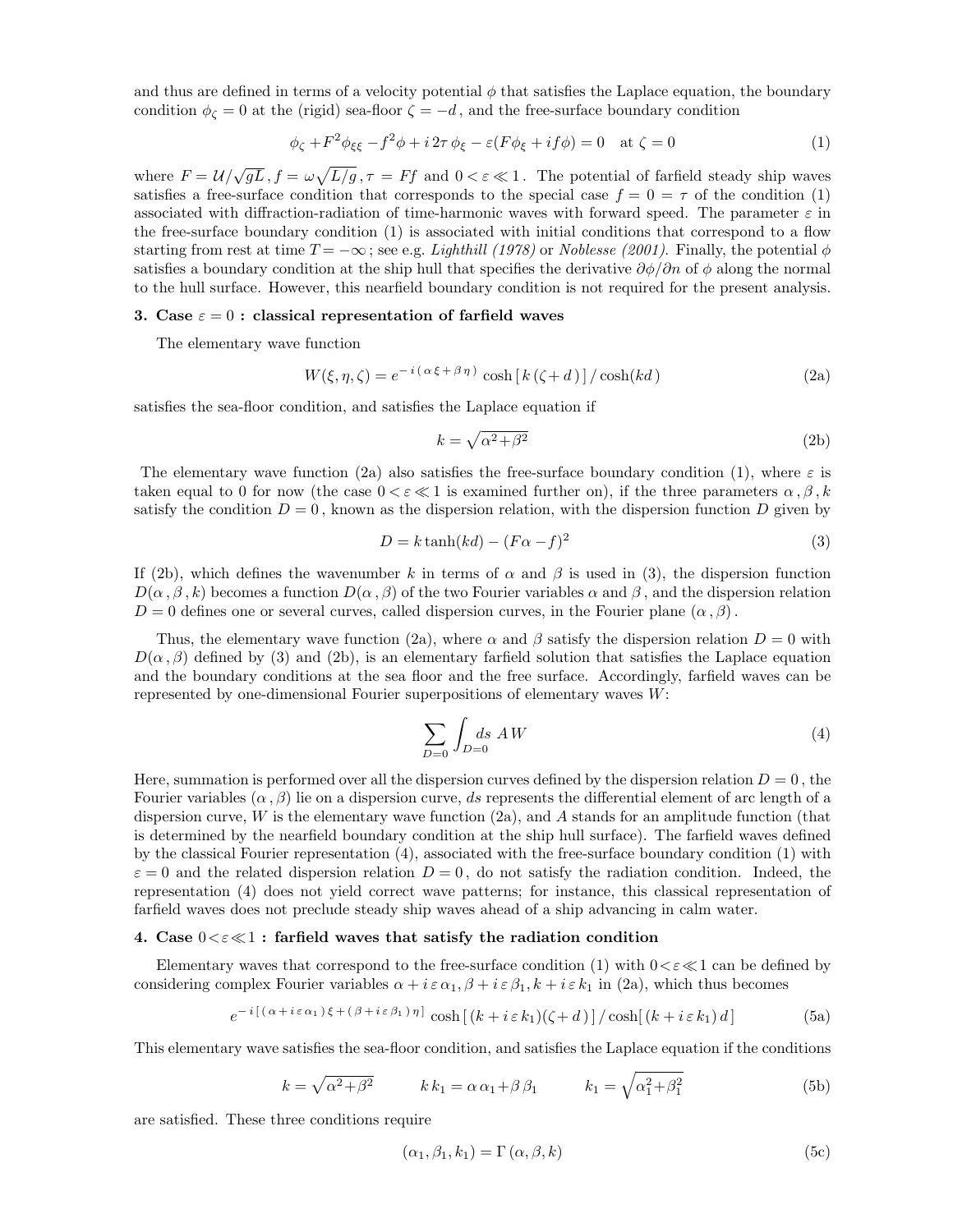where  $\Gamma$  stands for a proportionality factor between  $\alpha_1, \beta_1, k_1$  and  $\alpha, \beta, k$ . The elementary wave (5a) also satisfies the free-surface condition (1), with  $0 < \varepsilon \ll 1$ , if  $D = 0$  and  $k_1 D_k + \alpha_1 D_\alpha + D_1 = 0$ . Here,

$$
D_1 = F\alpha - f \tag{6a}
$$

and  $D_k = \tanh(kd) + kd/\cosh^2(kd)$  and  $D_\alpha = -2(F^2\alpha - \tau)$  are the derivatives of the dispersion function  $D(\alpha, \beta, k)$  with respect to *k* and  $\alpha$ . If (5b) are used in the foregoing dispersion relations, we obtain

$$
D = 0 \qquad \alpha_1 D_\alpha + \beta_1 D_\beta + D_1 = 0 \tag{6b}
$$

where  $D_{\alpha}$  and  $D_{\beta}$  now stand for the derivatives of the dispersion function  $D(\alpha, \beta)$  defined by (3) with (2b). Expressions (5c) and (6b) define  $\Gamma$  as

$$
\Gamma = \frac{-D_1}{\alpha D_\alpha + \beta D_\beta} = \frac{-D_1}{k D_k} = \frac{-\mu}{\Delta} \quad \text{with} \quad \Delta = k \frac{|D_k|}{|D_1|} \quad \text{and} \quad \mu = \text{sign} D_1 \,\text{sign} D_k \tag{7}
$$

Here,  $D_k = D_\alpha \alpha / k + D_\beta \beta / k$  is the derivative of the dispersion function  $D(\alpha, \beta)$  in the radial direction  $(\alpha, \beta)/k$ . The dispersion relations (3) and (6) correspond to the limit  $\varepsilon \to 0$  of the dispersion relation

$$
D(\alpha + i \varepsilon \alpha_1, \beta + i \varepsilon \beta_1) + i \varepsilon D_1(\alpha + i \varepsilon \alpha_1, \beta + i \varepsilon \beta_1) = 0
$$
\n(8)

associated with the free-surface boundary condition (1).

The elementary wave function defined by (5a), (5c) and (7) as

$$
e^{-i(\alpha\xi+\beta\eta)-\mu\varepsilon(\alpha\xi+\beta\eta)/\Delta}\cosh\left[k(1-i\mu\varepsilon/\Delta)(\zeta+d)\right]/\cosh\left[k(1-i\mu\varepsilon/\Delta)d\right]
$$

is unbounded in the farfield limit  $\xi^2 + \eta^2 \to \infty$  if  $\mu \text{sign}(\alpha \xi + \beta \eta) < 0$ . The polar representations

$$
(\alpha, \beta) = k(\cos\gamma, \sin\gamma) \qquad (\xi, \eta) = h(\cos\theta, \sin\theta)
$$

of the Fourier variables  $\alpha$ ,  $\beta$  and the horizontal coordinates  $\xi$ ,  $\eta$  and expression (7) for  $\mu$  then show that bounded elementary waves are obtained if the condition  $\text{sign}D_1 \text{sign}D_k = \text{sign}(\alpha \xi + \beta \eta) = \text{sign} \cos(\gamma - \theta)$ is satisfied. This condition yields

$$
\theta - \text{sign} D_1 \text{ sign} D_k \ \pi/2 \le \gamma \le \theta - \text{sign} D_1 \text{ sign} D_k \ \pi/2 + \pi \tag{9a}
$$

The condition (9a) defines "acceptable" sections (that depend on  $\theta$ ) of the dispersion curves  $D = 0$  in the classical representation (4) of farfield waves. Alternatively, the representation (4) can be modified as

$$
\sum_{D=0} \int_{D=0} ds \ A \Lambda W \qquad \text{with} \qquad \Lambda = \left\{ \frac{\text{sign} D_1 \ \text{sign} D_k + \text{sign} (\alpha \xi + \beta \eta)}{\text{sign} D_1 + \text{sign} D_k \ \text{sign} (\alpha \xi + \beta \eta)} \right\} \tag{9b}
$$

The farfield representation (4), where the dispersion curves  $D = 0$  are restricted as specified by (9a), and the representation (9b) restrict the dispersion curves in equivalent ways. The representation (9b), with

$$
\Lambda = signD_1 + sign(D_\alpha \xi + D_\beta \eta) \tag{9c}
$$

was obtained in *Noblesse and Chen (1995)* using a different, considerably more complicated, approach based on a farfield asymptotic analysis of a singular double Fourier integral that accounts for nearfield free-surface effects. Straightforward stationary-phase considerations, given in Noblesse and Yang (2002), show that the Fourier representations of farfield waves associated with expressions (9c) and (9b) for the function  $\Lambda$  yield asymptotically equivalent farfield waves, as one expects.

The main contribution to the Fourier integral (9b) in the farfield limit  $h \to \infty$  is known to stem from points where the phase  $\alpha \xi + \beta \eta$  of the elementary wave function (2a) is stationary. It is easily shown that a point of stationary phase yields a non-zero contribution to (9b) if

$$
(\xi, \eta) / \sqrt{\xi^2 + \eta^2} = (\cos \theta, \sin \theta) = \text{sign} D_1 (D_\alpha, D_\beta) / \sqrt{D_\alpha^2 + D_\beta^2} = \text{sign} D_1 \nabla D / ||\nabla D|| \tag{10}
$$

The relation (10) shows that a point  $(\alpha, \beta)$  of a dispersion curve (in the Fourier plane) mostly generates waves (in the physical space) in a direction  $\eta/\xi = \tan \theta$  that is orthogonal to the dispersion curve and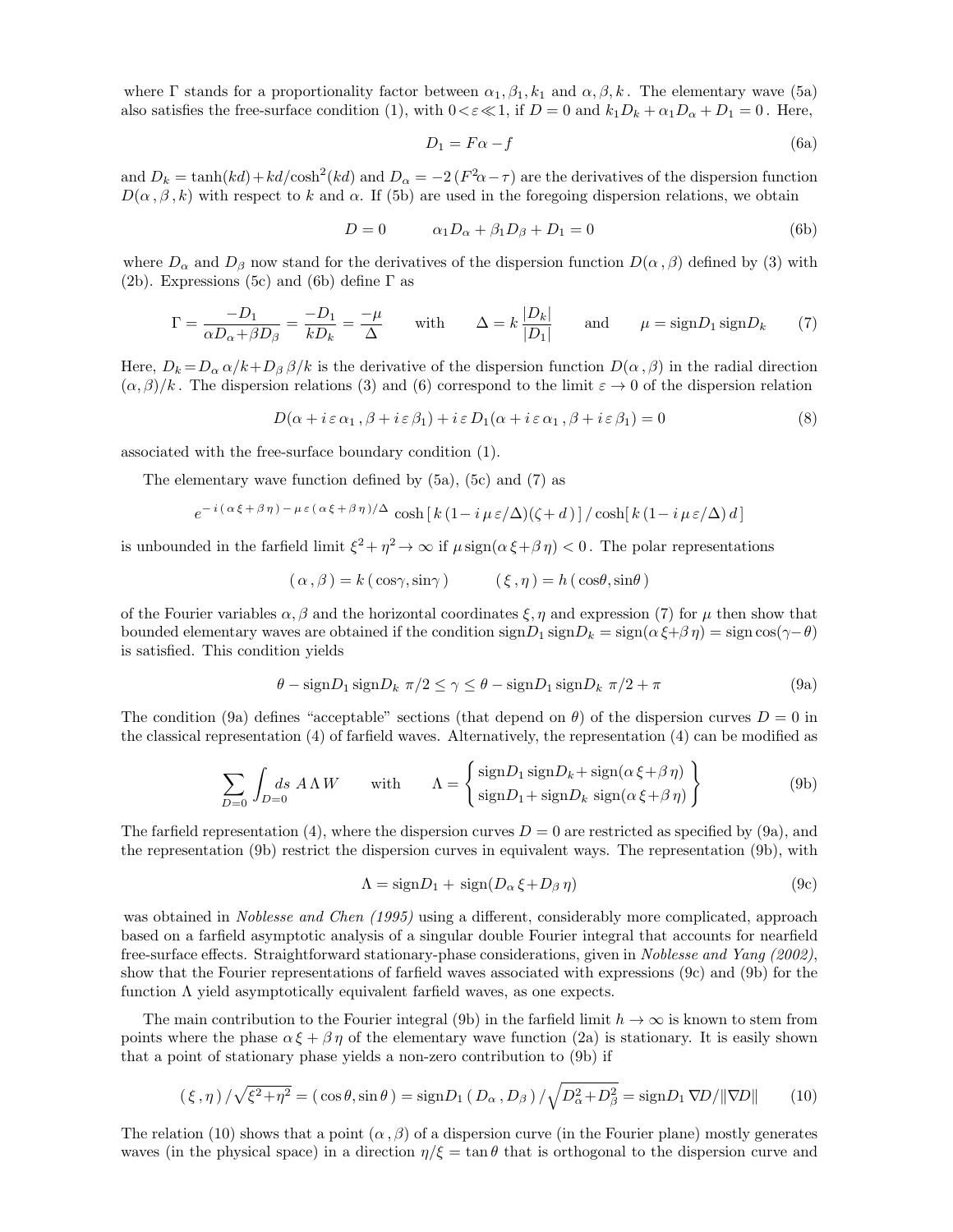oriented as  $(\text{sign}D_1)\nabla D$ . Conversely, farfield waves observed along a direction  $\theta$  stem mostly from the point(s) of the dispersion curve(s) where the condition  $(10)$  holds. This well-known result, e.g. see Lighthill (1978) and Chen and Noblesse (1997), provides a verification of the representation (9b), and also shows that this farfield approximation is asymptotically equivalent to the representation (9b), with Λ given by (9c), obtained in Noblesse and Chen (1995) using a different approach, as already noted.

#### **5. Applications**

The representation (9) is easily shown to provide considerable information about important wave characteristics (including wavelength, celerity, direction of propagation, and patterns), as shown in Chen and Noblesse (1997). For instance, farfield wave patterns can be constructed from the dispersion functions *D* and  $D_1$  in the dispersion relation (8) using the parametric equations

$$
(\xi_n, \eta_n) = \text{sign} D_1(D_\alpha, D_\beta) 2n \pi / (k |D_k|)
$$
\n(11)

These equations readily show that a point  $(k, \gamma)$  of a dispersion curve where  $D_k = 0$  yields  $\xi_n^2 + \eta_n^2 = \infty$ , which corresponds to an asymptote (at an angle  $\theta$  orthogonal to the angle  $\gamma$ ) of the wave pattern. Other important wave-pattern features are easily determined from the dispersion curves. For instance, a cusp in a wave pattern corresponds to an inflection point of a dispersion curve.

The functions *D* and  $D_1$  in the representation (9) of farfield waves stand for generic dispersion functions. This generic representation can easily be applied to the specific dispersion functions (3) and (6a) associated with the free-surface boundary condition (1) for time-harmonic flows with forward speed. The deep-water limit is briefly considered here. The dispersion curves defined by the dispersion relation (3) can be decomposed into three branches within which  $\text{sign}D_1$  and  $\text{sign}D_k$  are constant. These three branches and the corresponding values of  $\text{sign}D_1$  and  $\text{sign}D_k$  are given by

$$
\begin{cases}\n-\pi/2 < \gamma < \pi/2: \\
\pi/2 < \gamma \leq \pi - \gamma^{\tau} \cup \pi + \gamma^{\tau} \leq \gamma < 3\pi/2: \quad \text{sign}D_1 = -1 \quad \text{sign}D_k = -1 \\
-\pi + \gamma^{\tau} \leq \gamma \leq \pi - \gamma^{\tau}: & \text{sign}D_1 = -1 \quad \text{sign}D_k = 1\n\end{cases}\n\tag{12}
$$

with  $0 \le \gamma^{\tau} \le \pi/2$  defined as  $\gamma^{\tau} = 0$  if  $\tau \le 1/4$  and  $\gamma^{\tau} = \cos^{-1}(1/4\tau)$  if  $1/4 \le \tau$ . These three branches are defined by the complementary polar representations

$$
F^2k = (\sqrt{1/4 + \tau \cos \gamma} + 1/2)^2 / \cos^2 \gamma \qquad k/f^2 = 1/(\sqrt{1/4 + \tau \cos \gamma} + 1/2)^2
$$

where the second equation defines the third branch and the first equation defines the first two branches.

#### **6. Nearfield-extension**

The farfield representation (9) does not satisfy the Laplace equation in the nearfield. However, (9) can be modified as shown in *Noblesse and Yang (2002)*. Specifically, the function  $\Lambda$  in (9b) becomes

$$
\Lambda = \text{sign} D_1 + \text{sign} D_k \frac{\sinh(\Phi/\sigma) + i \ T \sin(V/\sigma)}{\cosh(\Phi/\sigma) + \cos(V/\sigma)} \tag{13}
$$

where  $\Phi = \alpha \xi + \beta \eta$ ,  $V = k(\zeta + d)$ ,  $T = \tanh V$  and  $\sigma$  is a positive real number (e.g.  $\sigma = 1$ ). In deep water, we have  $V = k \zeta$  and  $T = 1$ . Expression (13) is mathematically equivalent to the expression given in Noblesse and Yang (2002) but simpler and in the same form as (9c).

The farfield representation (9b) with Λ given by (13) satisfies the Laplace equation, the sea-floor and free-surface boundary conditions, and the radiation condition. This flow representation can be useful for numerical methods based on a spectral approach, to couple a nearfield calculation method and a farfield linear potential flow, and to define simple *farfield* Green functions that satisfy the free-surface boundary condition exactly in the farfield and approximately in the nearfield, as will be shown elsewhere.

Chen, X.B., Noblesse, F. (1997) *Dispersion relation and farfield waves*, 12th Itl Workshop on Water Waves and Floating Bodies, Carry-le-Rouet, 31-34

Lighthill, J. (1978) *Waves in Fluids*, Cambridge Univ. Press 504 pp.

Noblesse, F. (2001) *Analytical representation of ship waves*, Ship Technology Research 48:23-48

Noblesse, F. and Yang. (2002) *Farfield dispersive waves and the radiation condition*, NuTTS 02, Pornichet

Wehausen, J.V. and Laitone, E.V. (1960) *Surface waves*, Handbuch der Physics, Springer Verlag, 9:446-778

Whitham, G.B. (1974) *Linear and nonlinear waves*, John Wiley & Sons 636 pp.

Noblesse, F. and Chen, X.B. (1995) *Decomposition of free-surface effects into wave and near-field components*, Ship Technology Research 42:167-185